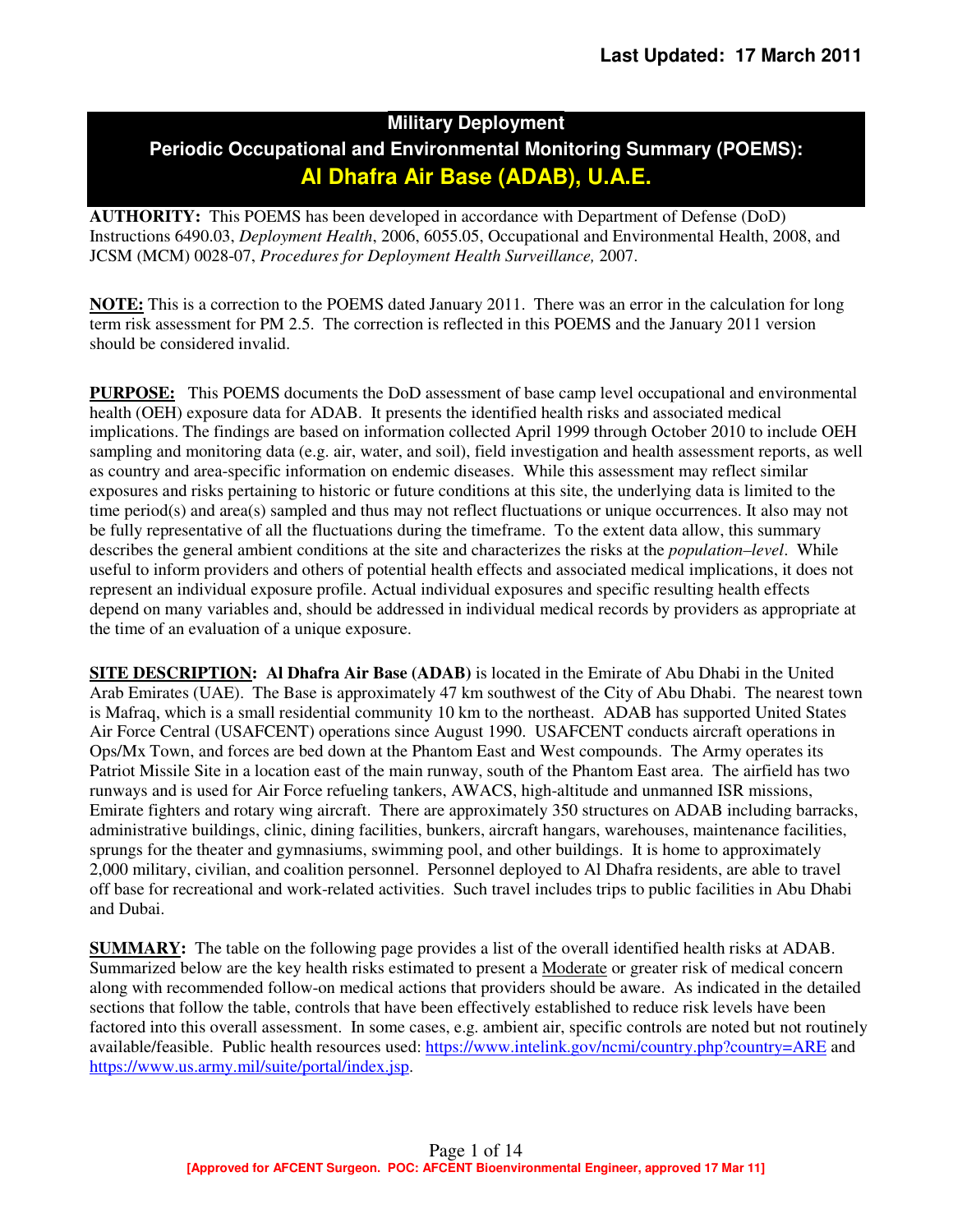**Short-term health risks & medical implications:** The following sources of health risk may have caused acute effects in some personnel during deployment at ADAB: inhalable coarse particulate matter less than 10 micrometers in diameter  $(PM_{10})$ ; food/waterborne diseases (e.g., diarrhea); other endemic diseases, and heat stress.

If ingesting local food and water, food/waterborne disease resulting in diarrhea can temporarily incapacitate personnel. For heat stress, risk can be greater for susceptible persons including those older than 45, of low fitness level, or with underlying medical conditions. Risks from food/waterborne diseases, and heat stress can be reduced with preventive medicine controls and mitigation.

For  $PM_{10}$ , certain subgroups of the deployed forces (e.g., those with pre-existing asthma/cardio pulmonary conditions) are at greatest risk of developing notable health effects. Although most effects from exposure to  $PM_{10}$ and chemical pollutants should have resolved post-deployment, providers should be prepared to consider the relationship between deployment exposures and current complaints. Some individuals may have sought treatment for acute respiratory irritation during their time at ADAB. Personnel who reported with symptoms or required treatment while at this site should have exposure/treatment noted in medical record on a Standard Form (SF) 600 (*Chronological Record of Medical Care*) or equivalent.

*Long-term health risks & medical implications:* The types of hazards associated with potential long-term health effects at ADAB include inhalable fine particulate matter less than 2.5 micrometers in diameter ( $PM_2$ ,), and for certain populations, continuous noise.

For noise hazards, providers should consider any potential unique individual exposures (such as occupational or specific personal dosimeter data) when assessing individual concerns. For example, at all bases certain individuals need to be followed/evaluated for specific occupational exposures/injuries (e.g., annual audiograms as part of the medical surveillance for those enrolled in the Hearing Conservation Program; and personnel covered by Respiratory Protection Program and/or Hazardous Waste/Emergency Responders Medical Surveillance).

#### **Where Do I Get More Information?**

If a provider feels that the Service member's or Veteran's current medical condition may be attributed to specific OEH exposures at this deployment location, he/she can contact the Service specific organization below. Organizations external to DoD should contact DoD Force Health Protection and Readiness (FHP & R).

| <b>U.S. Army Public Health</b> | <b>Navy and Marine Corps</b> | <b>US Air Force School of</b> | <b>DoD</b> Force Health |
|--------------------------------|------------------------------|-------------------------------|-------------------------|
| Command (USAPHC)               | <b>Public Health Center</b>  | <b>Aerospace Medicine</b>     | <b>Protection and</b>   |
| Phone: (800) 222-9698          | (NMCPHC) (formerly           | (USAFSAM) (formerly AFIOH)    | Readiness (FHP $\&$ R)  |
| http://phc.amedd.army.mil/     | NEHC)                        | Phone: (888) 232-3764         | Phone: (800) 497-6261   |
| Pages/default.aspx             | Phone: (757) 953-0700        | https://kx.afms.mil/esoh      | http://fhp.osd.mil      |
|                                | http://www-                  |                               |                         |
|                                | nehc.med.navy.mil            |                               |                         |

Occupational and environmental sampling data are available in Defense Occupational and Environmental Health Readiness System (DOEHRS) at https://doehrs-ih.csd.disa.mil/Doehrs/**.** Additional environmental health reports/information are in the DoD OEHS Data Portal: https://doehsportal.apgea.army.mil/doehrs-oehs/. Regional/country info on endemic/infectious disease from National Center for Medical Intelligence (NCMI) is at https://www.intelink.gov/ncmi/index.php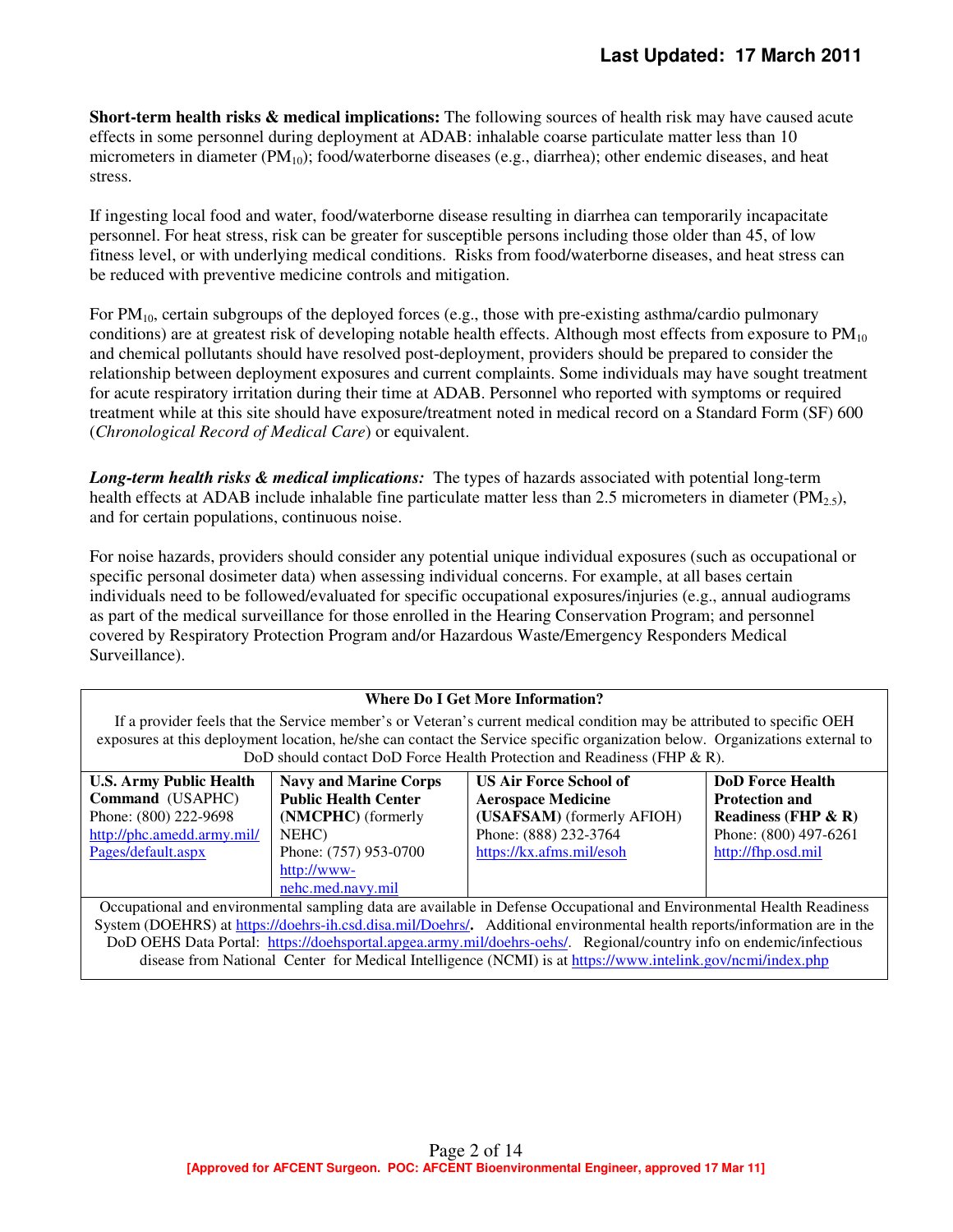# **POEMS**

# **Population-Based Health Risk Estimates – Al Dhafra Air Base, U.A.E. 1, 2**

| <b>Sources of Identified Health</b>                                  | <b>Health Risk Assessment Summary<sup>4</sup></b>                                                   |                                                                                                                                |  |
|----------------------------------------------------------------------|-----------------------------------------------------------------------------------------------------|--------------------------------------------------------------------------------------------------------------------------------|--|
| Risks $3$                                                            | <b>Short Term Health Risk</b>                                                                       | <b>Long Term Health Risks</b>                                                                                                  |  |
| <b>AIR</b>                                                           | <b>Airborne Substances - Overall Short Term</b>                                                     | <b>Airborne Substances - Overall Long-Term</b>                                                                                 |  |
|                                                                      | <b>Risks: Low to Moderate:</b>                                                                      | <b>Risks: Moderate</b>                                                                                                         |  |
| Particulate matter $(PM_{10})$                                       | Variable (Low to High).                                                                             | Not evaluated-No available health guidelines.                                                                                  |  |
| Particulate matter $(PM_{2.5})$                                      | Low.                                                                                                | Low.                                                                                                                           |  |
| Metals                                                               | Low.                                                                                                | Low.                                                                                                                           |  |
| <b>Chemical Pollutants</b>                                           | Not evaluated - No data available                                                                   | Not evaluated - No data available                                                                                              |  |
| <b>SOIL</b>                                                          | <b>Soil - Overall Short Term Risks: Not</b><br><b>Evaluated</b>                                     | <b>Soil - Overall Short Term Risks: Not</b><br>evaluated - No data available                                                   |  |
| Metals, organic and inorganic<br>compounds                           | Not evaluated per current USAPHC protocols.                                                         | Not evaluated - No data available                                                                                              |  |
| <b>WATER</b>                                                         | <b>Waterborne Substances - Overall Short</b><br><b>Term Risks Low:</b>                              | <b>Waterborne Substances - Overall Long</b><br>Term Risks: Not evaluated - No data<br>available                                |  |
| <b>Used for Drinking</b>                                             | Not evaluated - No data available                                                                   | Not evaluated - No data available                                                                                              |  |
| <b>Used for Other Purposes</b>                                       | Not evaluated - No data available                                                                   | Not evaluated $-\overline{No}$ data available                                                                                  |  |
| <b>MILITARY UNIQUE</b>                                               | <b>Military Unique - Overall Short Term</b><br><b>Risks Low:</b>                                    | <b>Military Unique - Overall Long Term</b><br><b>Risks Low:</b>                                                                |  |
| (e.g. CBRN; Depleted<br>Uranium; Ionizing/Non<br>ionizing radiation) | None Identified                                                                                     | None Identified                                                                                                                |  |
| <b>ENDEMIC DISEASE</b>                                               | <b>Endemic Disease - Overall Short Term</b><br><b>Risks Low to Moderate:</b>                        | <b>Endemic Disease - Overall Long Term</b><br><b>Risks Low to Moderate:</b>                                                    |  |
| Food borne/Waterborne (e.g.,                                         | Moderate: Off-base food or water: Diarrhea                                                          | None Identified                                                                                                                |  |
| diarrhea-bacteriological)                                            | (bacterial and protazoal), Hepatitis A;                                                             |                                                                                                                                |  |
| Arthropod Vector Borne                                               | Moderate Risk: Crimean-Congo Hemorrhagic<br>Fever                                                   | None Identified                                                                                                                |  |
| Respiratory                                                          | Low: Tuberculosis and meningococcal                                                                 | A Tuberculosis skin test is required post-                                                                                     |  |
|                                                                      | meningitis<br>Moderate Risk: Leptospirosis                                                          | deployment if potentially exposed to TB.<br>None Identified                                                                    |  |
| Water-Contact (e.g. wading,<br>swimming)                             |                                                                                                     |                                                                                                                                |  |
| Animal Contact                                                       | Low to Moderate Risk                                                                                | None Identified                                                                                                                |  |
|                                                                      | 1. Moderate Risk: Q Fever                                                                           |                                                                                                                                |  |
|                                                                      | 2. Low Risk: Rabies                                                                                 |                                                                                                                                |  |
| <b>VENOMOUS</b>                                                      | <b>Venomous Animals/Insects - Overall Short</b>                                                     | <b>Venomous Animals/Insects - Overall Long</b>                                                                                 |  |
| <b>ANIMAL/INSECTS</b>                                                | <b>Term Risks: Low</b>                                                                              | <b>Term Risks Low:</b>                                                                                                         |  |
| Snakes, scorpions, and                                               | Snakes, scorpions, and venomous fish are all                                                        | None Identified                                                                                                                |  |
| spiders                                                              | present in the UAE.                                                                                 |                                                                                                                                |  |
| <b>HEAT/COLD STRESS</b>                                              | <b>Heat/Cold - Overall Short Term Risks:</b><br><b>Moderate to High</b>                             | Heat/Cold - Overall Long Term Risks:Low                                                                                        |  |
| Heat                                                                 | Variable (Low to High). Risk reduced to<br>moderate with preventive medicine<br>controls/mitigation | None Identified                                                                                                                |  |
| <b>NOISE</b>                                                         | <b>Noise - Overall Short Term Risks: Low</b>                                                        | Noise - Overall Long Term Risks: Variable<br>(Low to Moderate)                                                                 |  |
| Continuous                                                           | Low.                                                                                                | Low for many personnel.<br>Moderate: Those working flight line and in<br>industrial shops who don't use hearing<br>protection. |  |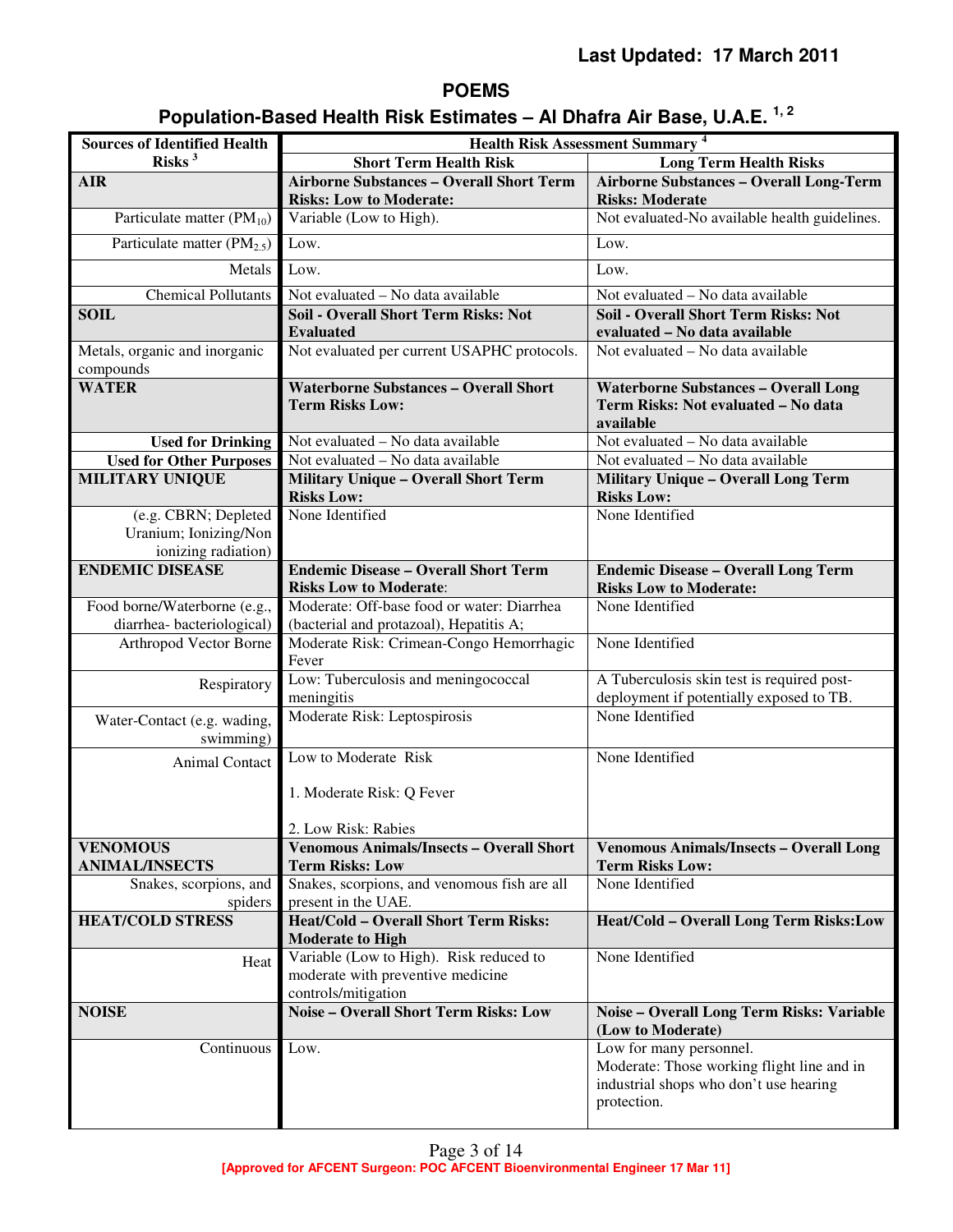|                                       | Impulse Low: Limited exposure. Impulse noise sources | Low                                         |
|---------------------------------------|------------------------------------------------------|---------------------------------------------|
|                                       | are limited to Security Forces, EOD, etc.            |                                             |
|                                       | Exposures are documented in DOEHRS.                  |                                             |
| <b>OTHER UNIQUE</b>                   | <b>Other – Overall Short Term Risks: Low</b>         | <b>Other - Overall Long Term Risks: Low</b> |
| <b>OCCUPATIONAL</b>                   |                                                      |                                             |
| <b>HAZARDS</b>                        |                                                      |                                             |
| (e.g. Pesticides, asbestos, lead- Low |                                                      | Low                                         |
| based paint, waste disposal)          |                                                      |                                             |
| <b>UNIQUE</b>                         | Unique Incident/Concerns - Overall Short             | Unique Incidents/Concerns-Overall Long      |
| <b>INCIDENT/CONCERNS</b>              | <b>Term Risks: Low</b>                               | <b>Term Risks: Low</b>                      |
|                                       | None Identified                                      | None Identified                             |

 $1$  This summary table provides a qualitative estimate of population-based short- and long-term health risks associated with the general ambient and occupational environment conditions at **ADAB**. It does not represent a unique individual exposure profile. Actual individual exposures and health effects depend on many variables. For example, while a chemical may be present in the environment, if a person does not inhale, ingest, or contact a specific dose of the chemical for adequate duration and frequency, then there may be no health risk. Alternatively, a person at a specific location may experience a unique exposure, which could result in a significant individual exposure. Any such person seeking medical care should have their specific exposure documented in an SF600 or equivalent.

 $2$  This assessment is based on specific data and reports obtained through April 1999 - October 2010. It is considered a current representation of general site conditions but may not reflect certain fluctuations or unique exposure incidents. Acute health risk estimates are generally consistent with field-observed health effects.

 $3$ This summary table is organized by major categories of identified sources of health risk. It only lists those sub-categories specifically identified and addressed at **ADAB**. The health risks are presented as Low, Moderate, High or Extremely High for both acute and chronic health effects. The risk level is based on an assessment of both the potential severity of the health effects that could be caused and probability of the exposure that would produce such health effects. Details can be obtained from USAFSAM. Where applicable, "None Identified" is used when though an exposure was identified, no risk of either a specific acute or chronic health effects were determined. More detailed descriptions of OEH exposures that were evaluated but determined to pose no health risk are discussed in the following sections of this report.

<sup>4</sup> Risks in this summary table are based on quantitative surveillance thresholds (e.g. endemic disease rates; host/vector/pathogen surveillance) or screening levels (e.g. Military Exposure Guidelines (MEGs) for chemicals*).* Some previous assessment reports may provide slightly inconsistent risk estimates because quantitative criteria such as MEGs may have changed since the samples were originally evaluated and/or because this assessment makes use of all historic site data while previous reports may have only been based on a select few samples.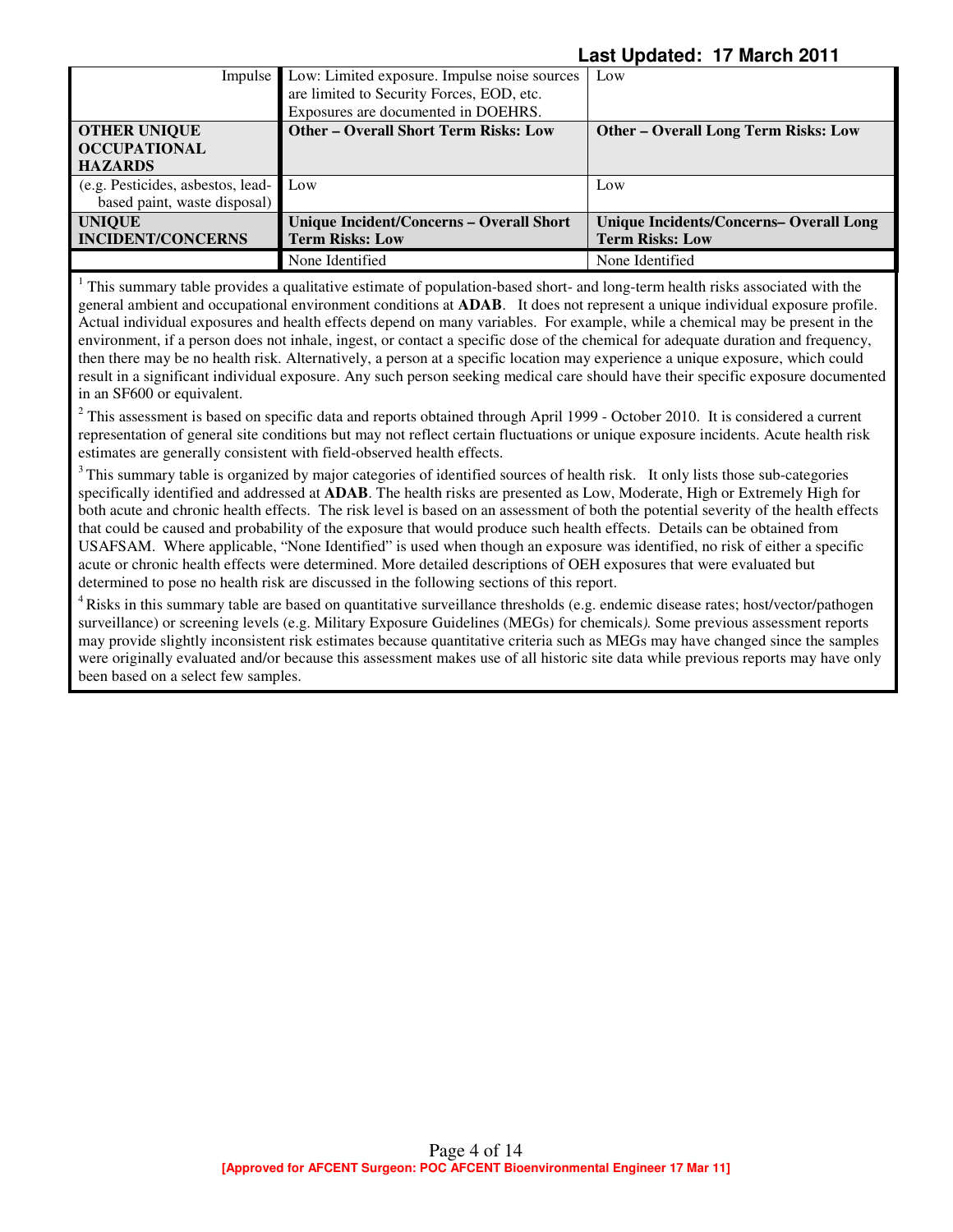### **REFERENCES: Al Dhafra Air Base, United Arab Emirates POEMS**

#### *POEMS developed according to:*

1. DoDI 6490.03, Deployment Health, 2006.

2. DoDI 6055.05, Occupational and Environmental Health, 2008.

3. CJCS (MCM) 0028-07, Procedures for Deployment Health Surveillance, 2007.

4. Klaassen, C.D. Casarett & Doull's Toxicology: the Basic Science of Exposures, Chapter 2, Principles

of Toxicology; Fifth Edition, McGraw Hill, New York.

### *Site description and baseline information obtained from:*

5. ADAB Occupational and Environmental Health Site Assessment, dated dated Nov 2010. 6. Stanley Consultants Master Planning Submittal (Al Dhafra Air Base Master Plan – 90%), dated April 2010

### *Sampling data were obtained from the:*

7. Defense Occupational and Environmental Health Readiness System (DOEHRS) at https://doehrsih.csd.disa.mil/Doehrs/. Some of the data may be classified or otherwise have some restricted distribution. See discussion below.

#### *Additional environmental health reports/survey documents are from the:*

8. DOD OEHS Data Portal: https://doehsportal.apgea.army.mil/doehrs-oehs/. Some of the data and reports used may be classified or otherwise have some restricted distribution.

### *Chemical hazards (air, water, soil) evaluated based on military exposure guidelines (MEGs) and risk assessment methodology in:*

9. USACHPPM TG230, (Jun 2010) Chemical Exposure Guidelines for Deployed Military Personnel TG230. For further information, contact USAPHC (Prov) Environmental Health Risk Assessment Program at: commercial 410-436-2953 or DSN 584-2953.

10. USACHPPM, Particulate Matter Factsheet No. 64-009-0708, 2008.

#### *Regional/country information on endemic/infectious disease and heat/cold from the:*

11. National Center for Medical Intelligence (NCMI) Web site is: https://www.intelink.gov/ncmi/index.php

\_\_\_\_\_\_\_\_\_\_\_\_\_\_\_\_\_\_\_\_\_\_\_\_\_\_\_\_\_\_\_\_\_\_\_\_\_\_\_\_\_\_\_\_\_\_\_\_\_\_\_\_\_\_\_\_\_\_\_\_\_\_\_\_\_\_\_\_\_\_\_\_\_\_\_\_ NOTE. The DOEHRS database was queried to obtain the available sample data for air, soil, and drinking and nondrinking water sources at AASAB. The data are currently assessed using the TG 230, June 2010 Revision. The general method involves an initial check of the data which eliminates all chemical substances not detected above 1-year negligible MEG. Those substances screened out are not considered acute or chronic health hazards so are not assessed further. For remaining substances, acute and chronic health effects are evaluated separately for air and water (soil is only evaluated for long-term health risk). This is performed by deriving separate short-term and long-term population exposure level estimates (referred to as population exposure point concentrations (PEPC) that are compared to MEGs derived for similar exposure durations. If less than or equal to negligible MEG, the risk is Low. If levels are higher than negligible, then there is a chemical specific toxicity and exposure evaluation by appropriate subject matter experts, which includes comparison to any available marginal, critical, or catastrophic MEGs. For drinking water, 15 liters/day (L/day) MEGs are used for the screening while site specific 5–15 L/day are used for more detailed assessment. For nondrinking water (such as that used for personal hygiene or cooking) the consumption rate is limited to 2L/day (similar to the US Environmental Protection Agency (USEPA)), which is derived by multiplying the 5-L/day MEG by a factor of 2.5. This value is used to conservatively assess nondrinking uses of water.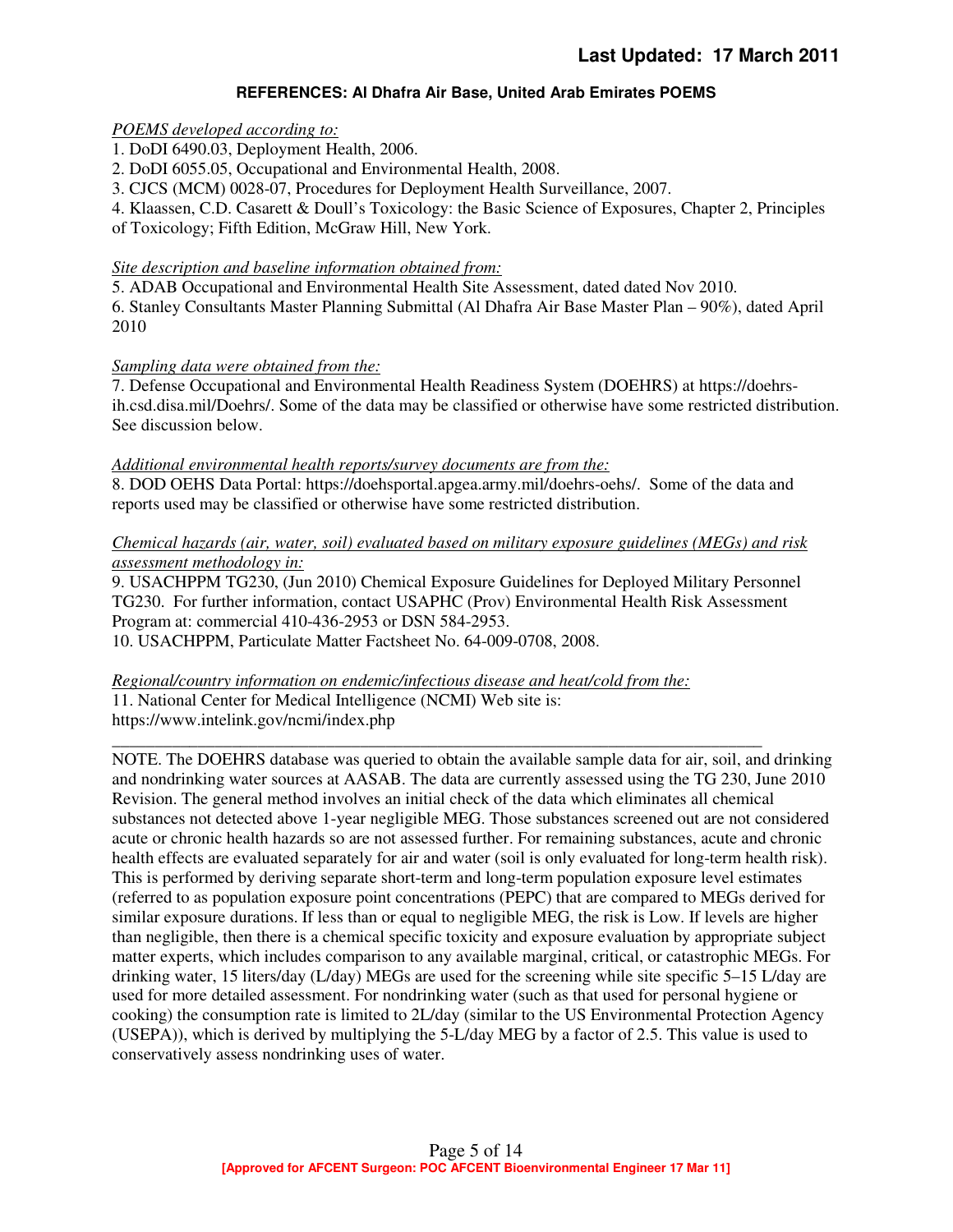#### **Discussion of Health Risks at Al Dhafra Air Base (ADAB) by Source**

The following tables describe the major source categories of potential health risk that were evaluated at ADAB. For each category, the evaluation process includes identifying what, if any, specific subcategories/health concerns are present. This initial step results in "screening out" certain sub-categories that pose no identifiable health risk (for example if all data is below screening levels). While these tables identify sub-categories that have been determined to present no identifiable health risk, the summary table on the previous page only contains those sub-categories that were determined to pose some level of potential health risk.

Limitations:

- 1. Sampling data used for this assessment is derived from USAPHC-Main only. Analyses conducted by USAPHC-Europe were not included due to database compatibility issues.
- 2. The health risk assessments are based on retrospective analysis of sampling data and limited field notes. Assumptions regarding representativeness and duration of exposure were necessary.
- 3. In general, samples weren't collected with the intent of characterizing a mean and/or range of exposures. The data presented in the POEMS represents the mean of the existing sampling data, not the mean exposure. The same is true for the percentages at each risk level (i.e. The percentages do not indicate the percentage of days that exceeded a MEG. The percentages represent the number of samples collected that exceed the MEG.)

| 1. AIR                                                                                                                                            |                                                                                                                                                                                                                                                                                                                                                                                                                                                                                                                                                                                                                                                                                                                      |                       |  |
|---------------------------------------------------------------------------------------------------------------------------------------------------|----------------------------------------------------------------------------------------------------------------------------------------------------------------------------------------------------------------------------------------------------------------------------------------------------------------------------------------------------------------------------------------------------------------------------------------------------------------------------------------------------------------------------------------------------------------------------------------------------------------------------------------------------------------------------------------------------------------------|-----------------------|--|
| Site-Specific SOURCES Identified (all those checked):                                                                                             |                                                                                                                                                                                                                                                                                                                                                                                                                                                                                                                                                                                                                                                                                                                      |                       |  |
| X Wind-blown Sand                                                                                                                                 | $\Box$ Commercial Industry                                                                                                                                                                                                                                                                                                                                                                                                                                                                                                                                                                                                                                                                                           | X Other: Vehicles     |  |
| $\Box$ Burn pits                                                                                                                                  | $\Box$ Agricultural                                                                                                                                                                                                                                                                                                                                                                                                                                                                                                                                                                                                                                                                                                  | $\Box$ Not Determined |  |
|                                                                                                                                                   | Personnel deployed to ADAB are exposed to various airborne constituents. These have been identified                                                                                                                                                                                                                                                                                                                                                                                                                                                                                                                                                                                                                  |                       |  |
|                                                                                                                                                   | through the Department of Defense Enhanced Particulate Matter Surveillance Program (EPMSP)                                                                                                                                                                                                                                                                                                                                                                                                                                                                                                                                                                                                                           |                       |  |
|                                                                                                                                                   | monitoring and sampling efforts between February 2006 and February 2007. Windblown dust, industrial                                                                                                                                                                                                                                                                                                                                                                                                                                                                                                                                                                                                                  |                       |  |
|                                                                                                                                                   | pollution, and sand contribute to PM exposures above health-based Military Exposure Guidelines                                                                                                                                                                                                                                                                                                                                                                                                                                                                                                                                                                                                                       |                       |  |
|                                                                                                                                                   | (MEGs). There are a number of local UAE industrial activities within 2 miles of the base, including                                                                                                                                                                                                                                                                                                                                                                                                                                                                                                                                                                                                                  |                       |  |
|                                                                                                                                                   | petrochemical manufacturing, construction, water and wastewater treatment, and ADAB fuel storage and                                                                                                                                                                                                                                                                                                                                                                                                                                                                                                                                                                                                                 |                       |  |
|                                                                                                                                                   | distribution, that may contribute to air contaminants.                                                                                                                                                                                                                                                                                                                                                                                                                                                                                                                                                                                                                                                               |                       |  |
|                                                                                                                                                   | <b>Assessment of Data and Identified Risks</b>                                                                                                                                                                                                                                                                                                                                                                                                                                                                                                                                                                                                                                                                       |                       |  |
| Particulate matter,<br>10 microns<br>$(PM_{10})$<br>(see USACHPPM<br>Fact Sheet No.<br>64-009-0708,<br><b>Particulate Matter</b><br>Air Pollution | Sample data/Notes: Exposure Guidelines: Short-term (24-hour) PM <sub>10</sub> MEGs<br>expressed in micrograms per cubic meter $(\mu g/m^3)$ : Negligible MEG=250, Marginal<br>MEG=420, Critical MEG=600; Long-term (1-year) PM10 MEG: Not available (see<br>long-term risk note). Degree of risk is estimated based on comparison of<br>concentrations to specified MEGs.<br>The range of 24-hour $PM_{10}$ concentrations in 39 samples from 2006 was 26 to 561<br>$\mu$ g/m <sup>3</sup> . The average concentration was 261 $\mu$ g/m <sup>3</sup> , the standard deviation was 155<br>$\mu$ g/m3, and the median was 126.0 $\mu$ g/m <sup>3</sup> . There was no sampling data available for<br>all other years. |                       |  |
| <b>Exposures During</b><br>Military<br>Deployments, for<br>more details)                                                                          | Short-Term Health Risk: Variable Low-High. Short term risk is based on<br>comparison of daily concentrations to 24-hour MEGs. The variability in the risk is<br>due to significant fluctuation in the daily concentration. This risk assessment only<br>conducted for 2006 because there was no/insufficient data for all other years.<br>For 2006, 36/39 (92%) sampling days had concentrations less than the 24 hr                                                                                                                                                                                                                                                                                                 |                       |  |
|                                                                                                                                                   | negligible MEG (LOW Risk), 0 sampling days had concentrations between the 24-                                                                                                                                                                                                                                                                                                                                                                                                                                                                                                                                                                                                                                        |                       |  |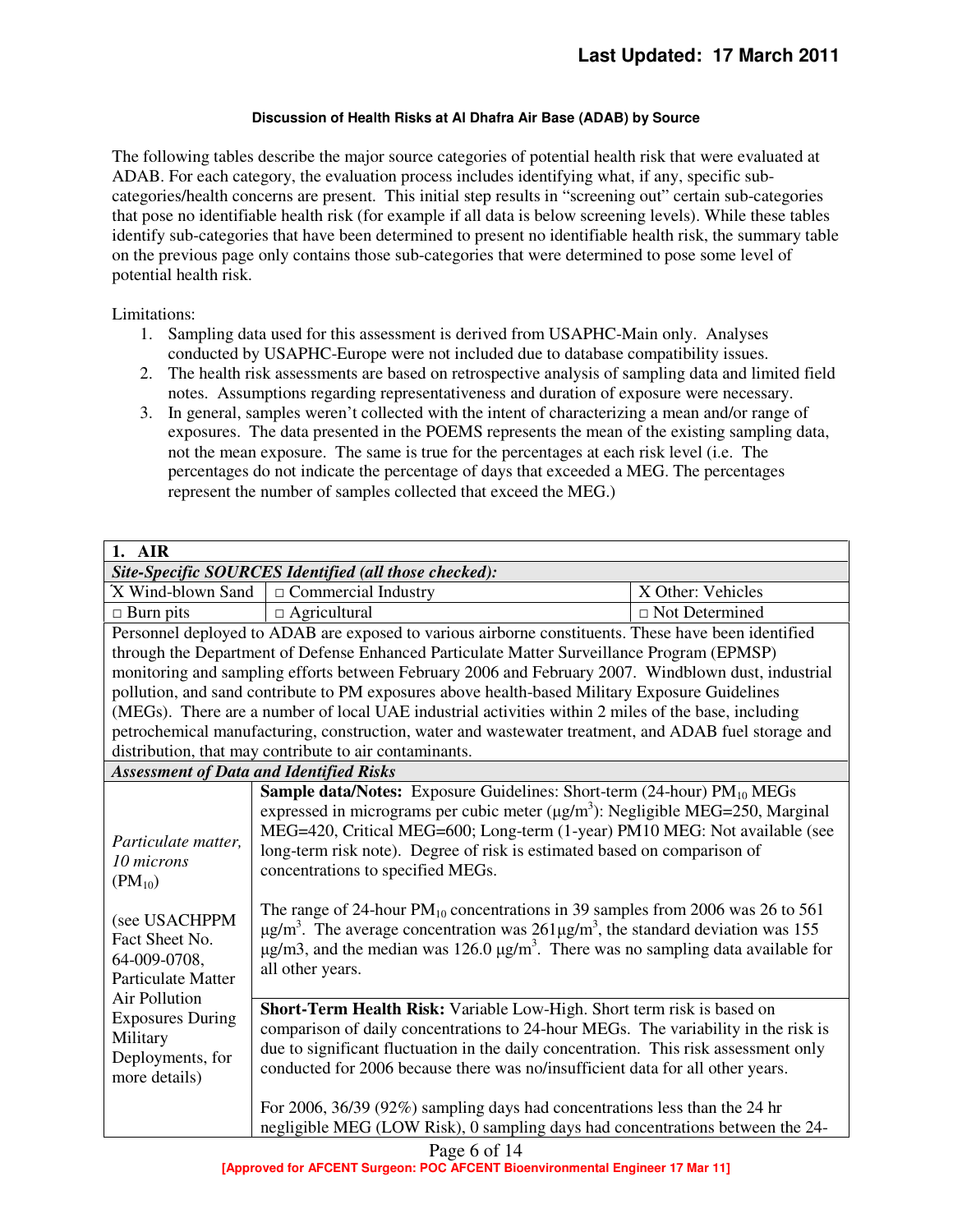|                                                                                                                       | hour negligible and marginal MEGs, 0 sampling days had concentrations between<br>the 24-hour marginal and critical MEGs, and 3/39 (8%) samples is above the<br>critical MEG (HIGH Risk), Confidence in this risk assessment is low -medium due<br>to small sampling size and limitations in sampling data.<br>Respiratory effects can increasingly impact real-time health and mission capabilities<br>as daily concentrations exceed higher levels of MEGs. Acute effects to relatively<br>healthy troops are mostly eye, nose, and throat irritation, and respiratory effects<br>(sneezing, adaptive responses such as coughing, sinus congestion and drainage) that<br>can be exacerbated by increased activity.<br>Long-term health risk: Not Evaluated - No available health guidelines.<br>The USEPA has retracted its long-term standard (National Ambient Air Quality |
|-----------------------------------------------------------------------------------------------------------------------|-------------------------------------------------------------------------------------------------------------------------------------------------------------------------------------------------------------------------------------------------------------------------------------------------------------------------------------------------------------------------------------------------------------------------------------------------------------------------------------------------------------------------------------------------------------------------------------------------------------------------------------------------------------------------------------------------------------------------------------------------------------------------------------------------------------------------------------------------------------------------------|
|                                                                                                                       | Standards [NAAQS]) for PM10 due to an inability to clearly link chronic health<br>effects with long-term PM10 exposure levels.                                                                                                                                                                                                                                                                                                                                                                                                                                                                                                                                                                                                                                                                                                                                                |
|                                                                                                                       | <b>Sample data/Notes:</b> Exposure Guidelines: Short-term (24-hour) $PM_{2.5}$ MEGs<br>expressed in micrograms per cubic meter $(\mu g/m^3)$ : Negligible MEG=65, Marginal<br>MEG=250, Critical MEG=500; Long-term (1-year) PM <sub>2.5</sub> MEG: Negligible<br>MEG=15, Marginal MEG=65                                                                                                                                                                                                                                                                                                                                                                                                                                                                                                                                                                                      |
|                                                                                                                       | The range of 24-hour $PM_{2.5}$ concentrations in unknown number of samples was 18<br>to 136 $\mu$ g/m <sup>3</sup> . The average concentration was 52 $\mu$ g/m <sup>3</sup> , the standard deviation was<br>33 $\mu$ g/m <sup>3</sup> and the median was 46.7 $\mu$ g/m <sup>3</sup> .                                                                                                                                                                                                                                                                                                                                                                                                                                                                                                                                                                                      |
| Particulate matter,<br>2.5 microns<br>$(PM_{2.5})$<br>(see USACHPPM<br>2008 PM<br>factsheet; 64-009-<br>0708 for more | Short-Term Health Risk: Low. Short term risk is based on comparison of daily<br>concentrations to 24-hour MEGs. This risk assessment is only conducted for 2006<br>due to insufficient data for all other years.                                                                                                                                                                                                                                                                                                                                                                                                                                                                                                                                                                                                                                                              |
|                                                                                                                       | Risk Assessment only conducted for 2006 due to insufficient data for all other<br>years. For 2006 26/41 (63%) samples were below the 24 hr negligible MEG (LOW<br>Risk); 15/41 (37%) samples were between the 24hr negligible and marginal MEGs<br>(LOW Risk). Confidence in this risk assessment is low to medium due to the small<br>data set and limitations in sampling data.                                                                                                                                                                                                                                                                                                                                                                                                                                                                                             |
|                                                                                                                       | During the highest levels of $PM_{2.5}$ , a few personnel may experience mild effects.<br>Preexisting health conditions (i.e. asthma or cardiovascular diseases) may be<br>exacerbated. On most days, some or all of these same health effects could occur in<br>some personnel, but at even lower amounts than those noted above during the<br>highest levels of PM $_{2.5}$ .                                                                                                                                                                                                                                                                                                                                                                                                                                                                                               |
| details)                                                                                                              | Long-term health risk: Low. Long-term risk is based on comparison of the yearly<br>average sample concentration to the long-term MEGs. This risk assessment is based<br>on 2006 data only due to insufficient data from all other years. Unlike PM <sub>10</sub> , long-<br>term $PM_{2.5}$ exposures are potentially associated with certain long-term health<br>consequences.                                                                                                                                                                                                                                                                                                                                                                                                                                                                                               |
|                                                                                                                       | The average concentration for the 41 samples collected in 2006 is 60 ug/m3. This is<br>greater than the 1-year negligible MEG, but less than the 1-year marginal MEG.<br>Confidence in risk estimate is low due to limitations in field data and health effects<br>data                                                                                                                                                                                                                                                                                                                                                                                                                                                                                                                                                                                                       |
|                                                                                                                       | A small percentage of susceptible personnel may develop chronic conditions (such<br>as reduced lung function or exacerbated chronic bronchitis, chronic obstructive<br>pulmonary disease, asthma, atherosclerosis, or other cardiopulmonary diseases)<br>increases. Those with a history of asthma or cardiopulmonary disease have a higher<br>risk for developing these chronic conditions                                                                                                                                                                                                                                                                                                                                                                                                                                                                                   |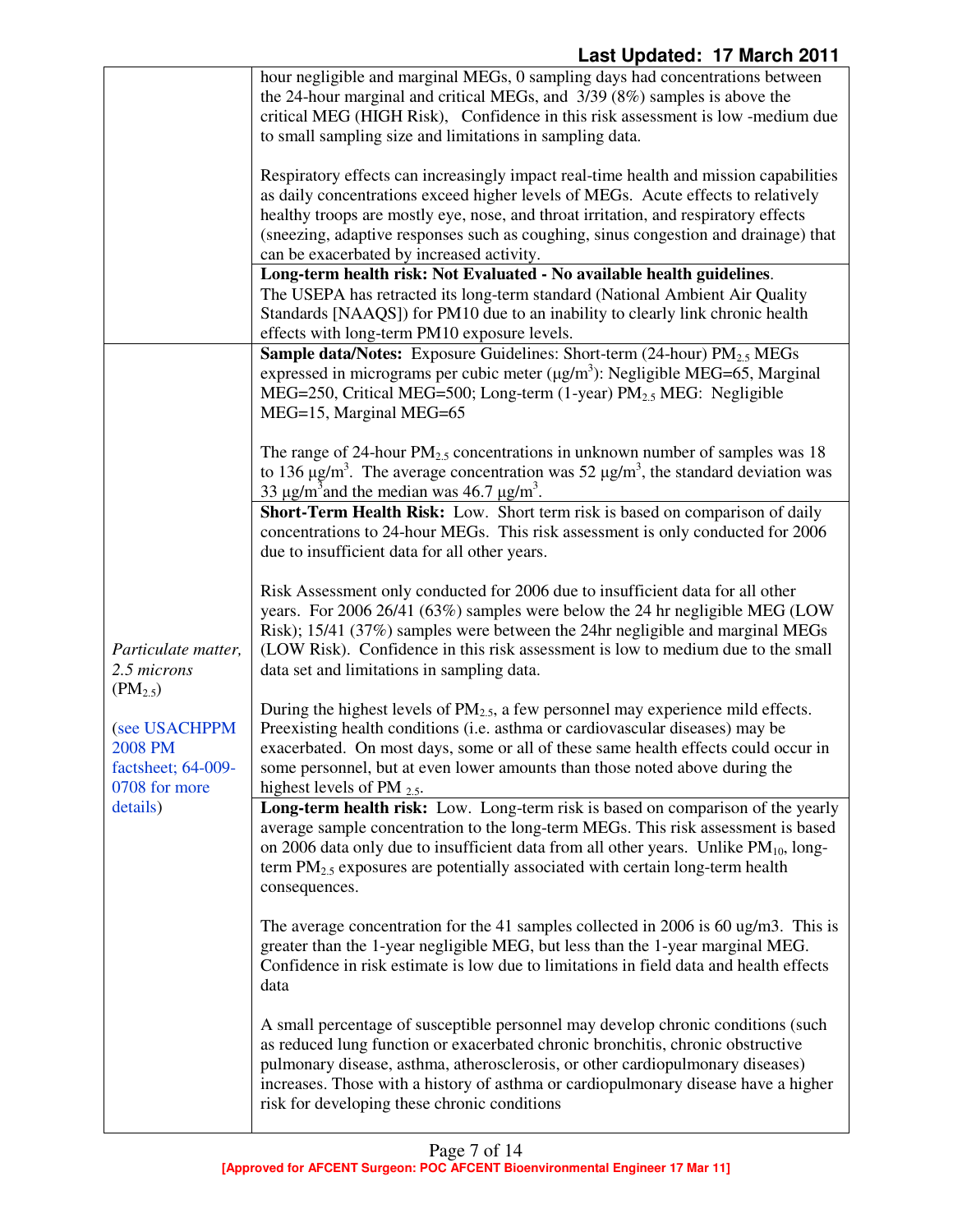|                                  | Sample Data/Notes: Exposure Guidelines: Short-term (14-day, 8-hour) cadmium<br>MEGs expressed in micrograms per cubic meter $(\mu g/m^3)$ : 14-day<br>Negligible=0.0205, 8-hour Negligible=41; Long-term (1-year) cadmium MEG:<br>Negligible= $0.00685$<br>Short-term (14-day) vanadium MEG expressed in micrograms per cubic meter<br>$(\mu g/m^3)$ : 14-day Negligible=0.0685; Long-term (1-year) vanadium MEG:<br>Negligible= 0.548. Degree of risk is estimated based on comparison of<br>concentrations to specified MEGs.                                                                                           |
|----------------------------------|---------------------------------------------------------------------------------------------------------------------------------------------------------------------------------------------------------------------------------------------------------------------------------------------------------------------------------------------------------------------------------------------------------------------------------------------------------------------------------------------------------------------------------------------------------------------------------------------------------------------------|
| Metals                           | 48 samples were collected from February 2006 – July 2007. None of the analyzed<br>metals were found at concentrations above a short or long term MEG. Three of the<br>analyzed metals were detected above a long term MEG: beryllium, cadmium, and<br>vanadium. The degree of risk is estimated based on the comparison of metals<br>results to specified MEGs.                                                                                                                                                                                                                                                           |
|                                  | Short-Term Health Risk: Low. All contaminants measured at concentrations<br>below short term MEGs except for vanadium. 2/48 samples exceeded the 14-day<br>negligible MEG of 0.548 ug/m3.                                                                                                                                                                                                                                                                                                                                                                                                                                 |
|                                  | Few, if any, personnel are expected to have noticeable health effects during the<br>mission. Personnel are likely to be exposed to levels that would result in a negligible<br>severity. Confidence is this risk assessment is low based on limitations in sampling<br>data and analytical limits of detection.                                                                                                                                                                                                                                                                                                           |
|                                  | Long-Term Health Risk: Low. Two metals were detected above the 1-year<br>negligible MEG (cadmium, vanadium). The lab didn't report the detection limit for<br>either of these metals. This means that irt is difficult to determine the true<br>concentration measured. For cadmium, the 1-yr negligible MEG is $0.00685 \text{ ug/m}^3$ .<br>48/48 samples exceeded the MEG, with the peak concentration being 0.02 ug/m3.<br>The 1-year negligible MEG for Vanadium is $0.0685$ ug/m <sup>3</sup> . 31/48 samples had<br>concentrations greater than the MEG, with the peak concentration being $0.88 \text{ ug/m}^3$ . |
|                                  | Few, if any, personnel are expected to have noticeable health effects during the<br>mission. Personnel are likely to be exposed to levels that would result in a negligible<br>severity. Confidence is this risk assessment is low based on limitations in sampling<br>data and analytical limits of detection.                                                                                                                                                                                                                                                                                                           |
| Chemical                         | Sample data/Notes: No sampling data available.                                                                                                                                                                                                                                                                                                                                                                                                                                                                                                                                                                            |
| Pollutants (gases<br>and vapors) | Short and Long-Term Health Risk: Not evaluated                                                                                                                                                                                                                                                                                                                                                                                                                                                                                                                                                                            |

| 2. SOIL                                                                                                           |                                                      |                       |  |
|-------------------------------------------------------------------------------------------------------------------|------------------------------------------------------|-----------------------|--|
| Site-Specific SOURCES of Contaminants Identified (all those checked):                                             |                                                      |                       |  |
| $\square$ Waste Site/Burn pits                                                                                    | $\Box$ Commercial Industry                           | X None                |  |
| $\Box$ Agricultural                                                                                               | $\Box$ Other : vehicles                              | $\Box$ Not Determined |  |
| No evidence of sources that could results in contaminated soil (no pre-existing hazardous waster<br>sites/spills) |                                                      |                       |  |
| <b>Assessment of Data and Identified Risks</b>                                                                    |                                                      |                       |  |
| Analyses includes                                                                                                 | <b>Sample data/Notes:</b> No sampling data available |                       |  |
| metals/inorganics                                                                                                 | Short and Long-Term Health Risk: Not evaluated.      |                       |  |
| as well as                                                                                                        |                                                      |                       |  |
| organics                                                                                                          |                                                      |                       |  |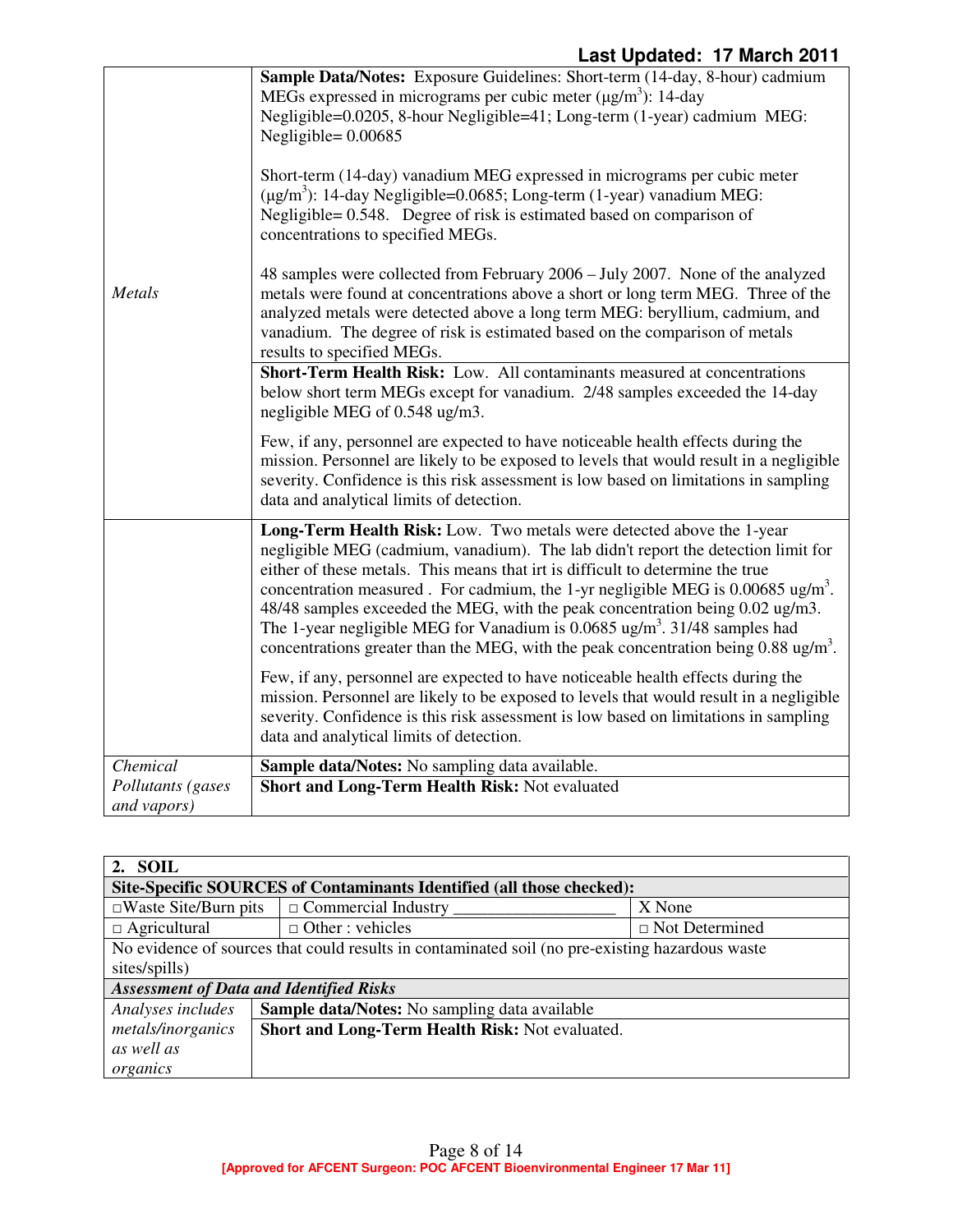**3a. WATER: Drinking Water**  *Identified Water Supplies* 

| <i>Lachington march Bupping</i>                                                                      |                                               |                |                                                    |
|------------------------------------------------------------------------------------------------------|-----------------------------------------------|----------------|----------------------------------------------------|
| <b>X</b> Bottled; Locally<br>procured                                                                | $\Box$ Military Bottled/Packaged<br>(unknown) | $\sqcap$ ROWPU | $\Box$ Municipal<br>Sources;<br>Treated on<br>base |
| Bottled drinking water is supplied from locally procured bottled water companies approved by US Army |                                               |                |                                                    |

VETCOM (USAVETCOM) Services personnel. Two commercial vendors supply bottled drinking water to ADAB, Emirates Pure Spring Water Co. and Masafi Corp. The USAVETCOM approves drinking water sources. Initial testing is required prior to USAVETCOM approval, after which time, recurring routine field tests are conducted by USAVETCOM; approved water is distributed for DoD consumption by the Seven Seas Shipchandlers LLC. When pallets of bottled water arrive at ADAB, bottles from the shipment are selected for routine testing by Bioenvironmental Engineering. Sampling is conducted in accordance with procedures outlined in TB Med 577 (including bacteriological, pH and other sanitation surveillance parameters).

| <b>Assessment of Data and Identified Health Risks</b> |                                                                                 |  |
|-------------------------------------------------------|---------------------------------------------------------------------------------|--|
| Analyses include                                      | <b>Sample data/Notes:</b> No bottled water samples were submitted to USAPHC for |  |
| metals/inorganics as                                  | analysis during the timeframe of this POEMS.                                    |  |
| well as organics                                      | <b>Short and Long-Term Health Risk: Not evaluated</b>                           |  |

# **3b. WATER: Used for Drinking and Other Purposes(Personal Hygiene, Cooking, Showering, etc)**  *Identified Water Supplies*

There are 12 sites throughout ADAB that produce potable water, which include 3 dining facilities, 3 Medical Group sinks, 5 ice machines (ECS, 363 Training Group, Thirsty Camel, Oasis), Subway. These sites use ADAB distribution water (see details in section below) which is filtered by multi-stage filters and disinfected by ultraviolet light. Water from these facilities is used for consumption, preparing food and drinks, washing dishes.

Monthly field tests, to include bacteriological, free available chlorine (FAC), pH and other sanitation surveillance parameters per TB MED 577, are conducted by 380 EMDG/SGPB.

| <b>Assessment of Data and Identified Health Risks</b> |                                                                                  |  |
|-------------------------------------------------------|----------------------------------------------------------------------------------|--|
| Analyses include                                      | <b>Sample data/Notes:</b> No samples were sent to USAPHC for analysis during the |  |
| metals/inorganics as                                  | time frame of this POEMS.                                                        |  |
| well as organics                                      | <b>Short and Long-Term Health Risks: Not evaluated.</b>                          |  |

| $3b$ .<br>WATER: Water for Other Purposes (Personal Hygiene, Cooking, Showering, etc) |                                               |              |                                       |
|---------------------------------------------------------------------------------------|-----------------------------------------------|--------------|---------------------------------------|
| <b>Identified Water Supplies</b>                                                      |                                               |              |                                       |
| $\Box$ Bottled; Locally<br>procured                                                   | $\Box$ Military Bottled/Packaged<br>(unknown) | $\Box$ ROWPU | X Municipal<br>Sources<br>(untreated) |

ADAB water is supplied by Abu Dhabi Water and Electricity Authority through the distribution company, Abu Dhabi Distribution Company. The source of this water is a desalination plant located near the bridges that cross on the city of Abu Dhabi. Water is transported from Abu Dhabi in a 900 mm main. A 600 mm branch main is used to supply water to the base.

This Host Nation supply pipeline provides water to both the Ops/Mx Town area and to the Phantom East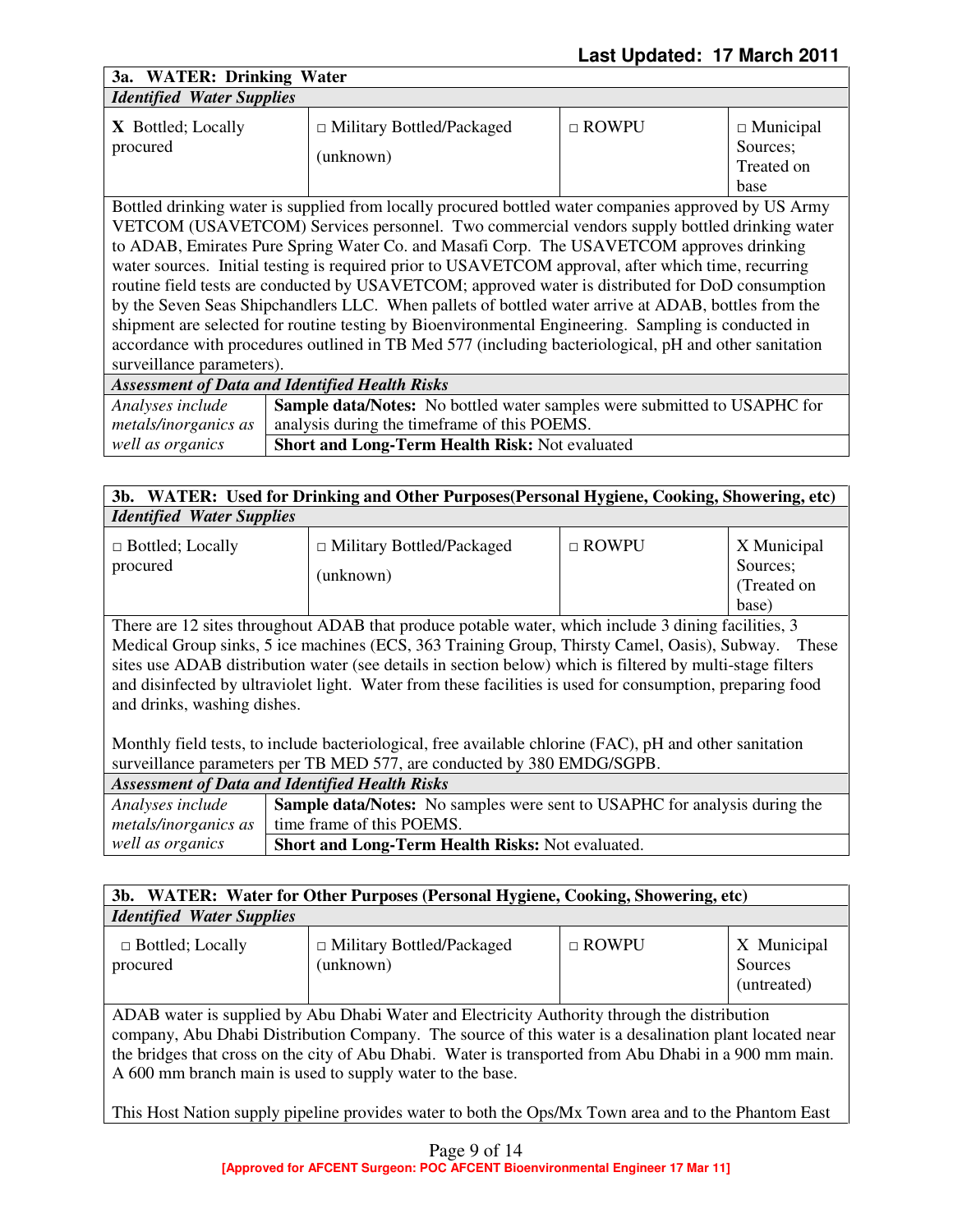and West compounds. Other remote units such as the Patriot, POL distribution, ATOC and R-11 sites are connected directly to nearby Host Nation water supply pipelines.

Host Nation water is distributed to the dormitories and work facilities for showers, toilets, personal hygiene, dust abatement, street cleaning, and washing of aircraft. Routine field tests conducted by Bioenvironmental Engineering include bacteriological, CBRN, FAC, and other sanitation surveillance parameters per TB Med 577.

| <b>Assessment of Data and Identified Health Risks</b> |                                                                                        |
|-------------------------------------------------------|----------------------------------------------------------------------------------------|
| Analyses include                                      | <b>Sample data/Notes:</b> In addition to the field monitoring described above, 8 water |
| metals/inorganics as                                  | samples were collected from January 2005 – May 2010 and submitted to                   |
| well as organics                                      | USAPHC for analysis. None of the analytes sampled were found at                        |
|                                                       | concentrations above a long term MEG.                                                  |
|                                                       | Short and Long-Term Health Risk: Not evaluated. Eight samples collected                |
|                                                       | over 3 days in a period of 5 years do not provide sufficient data to perform an        |
|                                                       | accurate health risk assessment.                                                       |

# **4. MILITARY UNIQUE**

### *Chemical Biological, Radiological Nuclear (CBRN) Weapons:*

There is no evidence of exposure to ADAB personnel.

# **Short and Long-Term Health Risk:** None Identified

### *Depleted Uranium (DU***):**

DU munitions are not stored or worked on at ADAB. The KC-10 Extender uses DU counterweights. There is no evidence of exposure to AASAB personnel.

# **Short and Long-Term Health Risk:** None Identified

### *Ionizing Radiation:*

Medical radiography is utilized in the EMDG clinic. No personnel are enrolled in the thermoluminescent dosimetry (TLD) program. Permitted radioactive materials and generally licensed devices are used in CBRNE detection equipment. Semi-annually radioactive material leak tests were conducted as needed to ensure there is no leakage above the appropriate limits.

# **Short and Long-Term Health Risk:** Low

# *Non-Ionizing Radiation*

**EMF**: Aircraft emitters have administrative processes in place to reduce the potential for exposures. Ground-based emitters have been evaluated and have administrative controls in place that ensure personnel are not within the uncontrolled environment hazard distance. Operators of these systems are aware to notify Bioenvironmental Engineering for any potential exposure to EMF radiation to be investigated and documented.

**Lasers**: Aircraft are equipped with various lasers. Additionally, other hand held devices within Civil Engineering and Security Forces are equipped with lasers. Administrative procedures are in place to reduce incidents. The biggest risk is lasing of aircrews while flying. Between Jan – Jul 2010, 18 aircrew laser incidents reported IAW Air Force Occupational Safety and Health (AFOSH) Standard 48-139. Of the 18 cases, 2 cases reported individuals with immediate eye pain (approximately 30 minutes) and 1 case of blurred vision; however, no findings were made in any of the follow-up exams from Flight Medicine. In some cases, crews were able don Aircrew Laser Eye Protection within time and perform adequate procedures to avoid exposure. Laser exposures evaluations completed by the Flight Doctors are forwarded to the USAF School of Aerospace Medicine Help Desk for archiving and placed in the member's medical record.

**Short and Long-Term Health Risk:** Low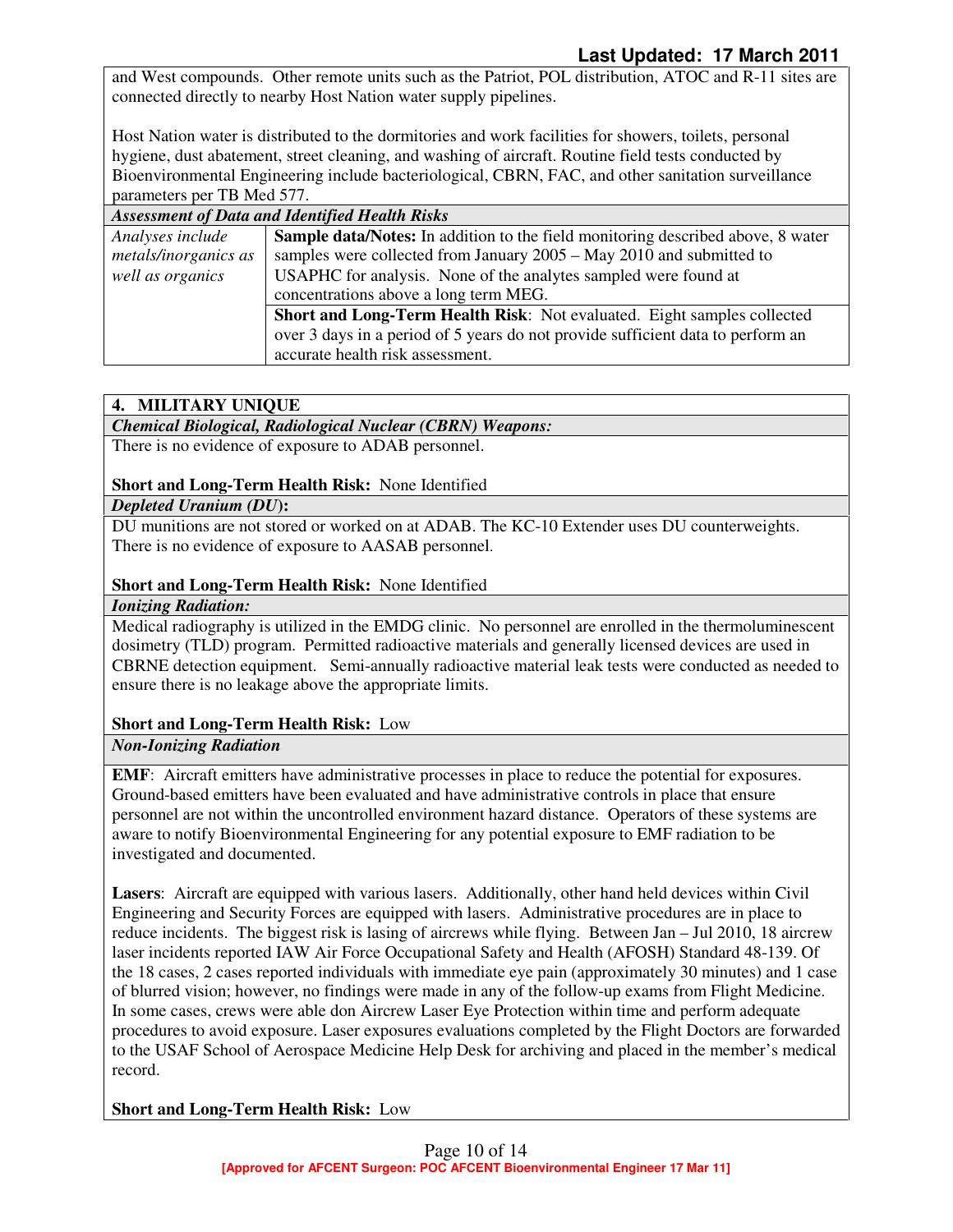# **5. ENDEMIC DISEASE**

(based on NCMI Oct 2005 report) (https://www.intelink.gov/ncmi/index.php)

NOTE: "Risk" level refers to both severity of disease (without controls) and probability of disease based on local rates/endemic status. Diseases described are those presenting greater risk when compared with US conditions. Most identified disease risks can and are being mitigated with military preventive medicine measures/policies.

### *Food borne and Waterborne Diseases*

### **Short and Long-Term Health Risk: Moderate**

Diarrhea – bacterial — An operationally significant attack rate (potentially 11-50% per month) could occur among personnel consuming local food, water, or ice. Field conditions (including lack of hand washing and primitive sanitation) may facilitate person-to-person spread and epidemics. Reliable data for bacterial diarrhea are lacking; assessment of risk was based primarily on the inconsistent public health infrastructure to ensure safe food and water.

Diarrhea – protazoal –- A small number of cases (less than 1% per month attack rate) could occur among personnel consuming local food, water, or ice. Outbreaks affecting a higher percentage of personnel are possible with Cryptosporidium. Specific surveillance data for protozoal diarrhea are lacking; assessment of endemicity was based primarily on the inconsistent public health infrastructure to ensure safe food and water.

Hepatitis A - Rare cases (less than 0.1% per month) could occur among unvaccinated personnel consuming local food, water, or ice. Field conditions (including primitive sanitation, lack of hand washing) may facilitate outbreaks driven by person-to-person spread. Common source outbreaks are also possible. 2000, 417 cases (incidence rate 13.4 per 100,000 population) were officially reported. For comparison, the average U.S. incidence was approximately 10 per 100,000 from 1987-1997 prior to routine childhood vaccination, with rates in some western states as high as 20-50 per 100,000. In 2005 after introduction of widespread routine vaccination, incidence declined sharply to 1.5 per 100,000.

#### *Arthropod Vector-Borne Diseases*

#### **Short and Long-Term Health Risk: Moderate**

Crimean Congo Hemorrhagic Fever – Medium Health Risk - Rare cases (less than 0.1% per month) could occur among personnel exposed to tick bites. Direct contact with blood and body fluids of an infected animal or person may also transmit infection. In 2000, 10 cases of viral hemorrhagic fever (incidence rate 0.3 per 100,000 population) were officially reported. In September 1998, two suspected cases occurred in butchers in Abu Dhabi; one of the butchers died from the disease. Although incomplete, reported case data include a Crimean-Congo hemorrhagic fever seropositivity of 10 percent reported in 1996 among asymptomatic farm workers and patients hospitalized for other diseases. Approximately 50 suspected cases were identified between 1993 and 1995. All cases demonstrated hemorrhagic symptoms, and most cases were in expatriate workers in occupations involving contact with animals.

#### *Water Contact Diseases*

### **Short and Long-Term Health Risk: Moderate**

Leptospirosis – Medium Health Risk - Risk present, level unknown. Although data are insufficient to assess potential disease rates, rare cases could occur among personnel wading or swimming in bodies of water such as lakes, streams, or irrigated fields. In groups with prolonged exposure to heavily contaminated foci, attack rates can be high (up to 50%). Because specific data are limited from this and neighboring countries, this assessment is an estimate based on overall regional conditions and disease distribution.

#### *Respiratory Diseases*

### **Short and Long-Term Health Risk: Low**

Low risk for both TB and meningococcal meningitis. Risk comparable to the U.S. among unvaccinated personnel who have close contact with the local population.

#### *Animal- Contact Diseases*

#### **Short and Long-Term Health Risk: Moderate**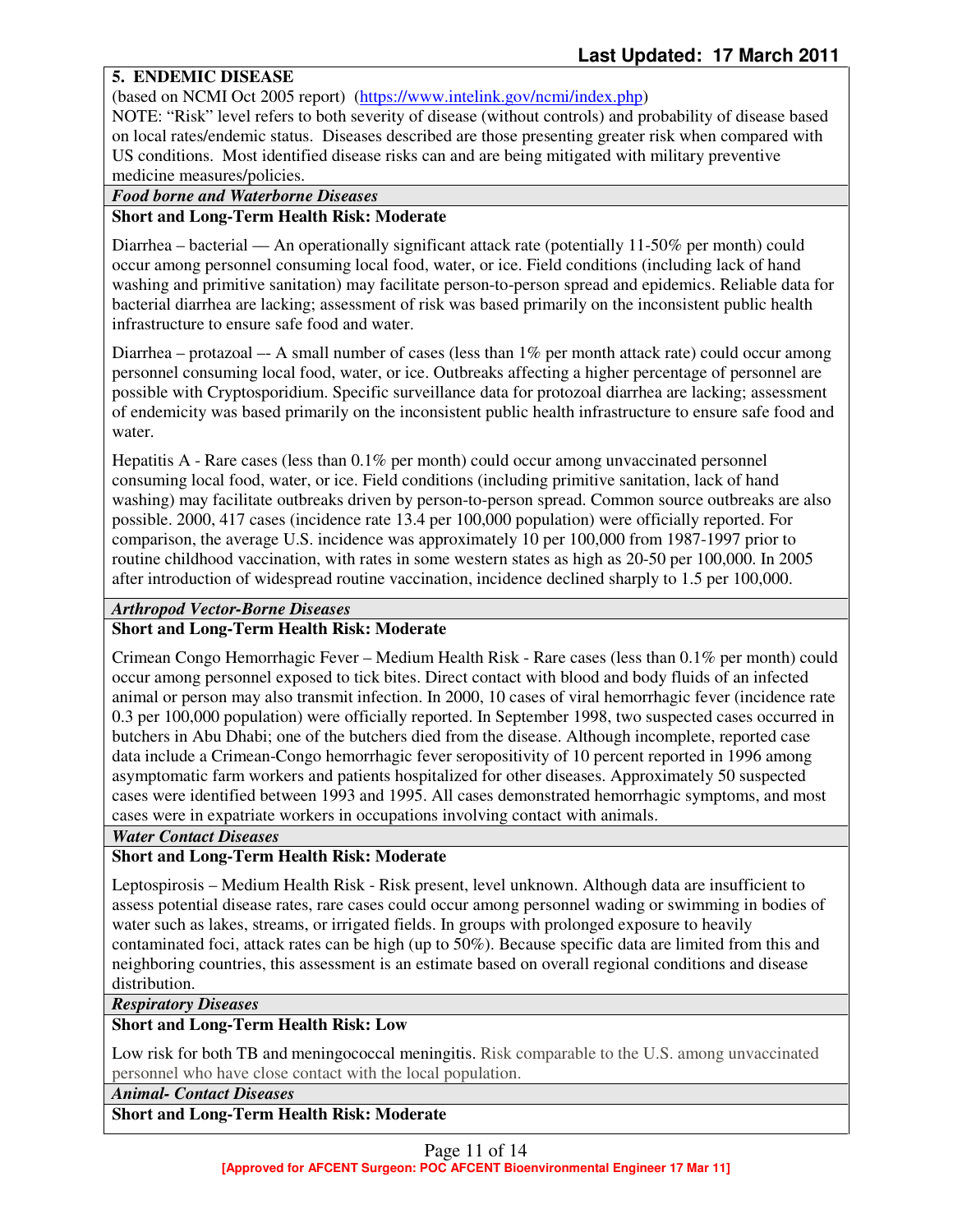Q-fever - Medium Health Risk - Rare cases (less than 0.1% per month) could occur among personnel exposed to aerosols from potentially infected animals, with clusters of cases possible in some situations. Significant outbreaks (affecting 1-50%) can occur in personnel with heavy exposure to barnyards or other areas where animals are kept. Unpasteurized milk may also transmit infection. Country-specific data are unavailable, this assessment is based on data from neighboring countries with similar conditions.

# **6. VENEMOUS ANIMAL/INSECT**

*Snakes, scorpions, and spiders* 

# **Short and Long-Term Health Risk: Low**

Sea snakes and jelly fish inflict painful stings; yellow scorpion has potent neurotoxin; black widow spider bite is considered life-threatening; bed bugs and the corresponding skin reactions have been identified (and treated) on base

# **7. HEAT/COLD STRESS**

#### *Heat*

Summer: March through October have mean temperatures between 75-98 °F; mean daily max temperatures were from 88 °F to 111 °F; extreme daily temperatures were from 106-120 °F. The Wet Globe Temperature (WBGT) is utilized throughout the duration of the deployment; black flag heat stress condition is reached almost daily throughout summer. WBGT readings are delivered via command post and maintenance operation radio channels; as well as via daily pop-up messages on the local Intranet. In addition 380 OSS Weather applies Fighter and Heavy Index of Thermal Stress indices to the aircraft/ground crew operations. Heat injuries do occur sporadically; personnel are continually educated on heat stress, water intake and work/rest cycles. Temperature extremes can increase the potential for heat related injuries, including dehydration, heat exhaustion, and heat stroke. Early symptoms can include mild irritation, lethargy, and inability to concentrate. Measures are in place to mitigate more serious effects of this critical hazard.

**Short and Long-Term Health Risk:** Low to High**.** High in unacclimatized personnel. Risk is reduced to Low or Moderate through preventive measures. Chronic health implications from heat injury are rare but can occur—especially from more serious heat injuries such as heat stroke. The risk may be greater to certain susceptible persons–those older (i.e., greater than 45 years), in lesser physical shape, or with underlying medical/health conditions. Confidence in these risk estimates is medium.It is possible that high heat in conjunction with various chemical exposures can increase long-term health risks, though specific scientific evidence is not conclusive.

#### *Cold*

Winter: Lowest recorded temperature is 43 °F.

# **Short and Long-Term Health Risk:** None Identified

# **8. NOISE**

# *Continuous:*

Power generation and flight operations taking place on ADAB create outdoor noise levels that occasionally fluctuate above the threshold level requiring single-level hearing protection (85 A-weighted decibels (dBA)). In addition, health effects of noise exposure as low as 80 dBA occurring the same time as exposures to certain chemicals (carbon monoxide, aircraft fuels, and industrial chemicals) can cause permanent hearing loss.

For the majority of personnel on this site, noise levels above the hearing protection threshold are for short durations and average daily exposures are below levels requiring participation in a hearing conservation program.

For those individuals working on or near the flight line there may be intermittent high level (>105 dBA) exposures, depending on sortie rates of fighter aircraft and takeoffs and landings of transport and other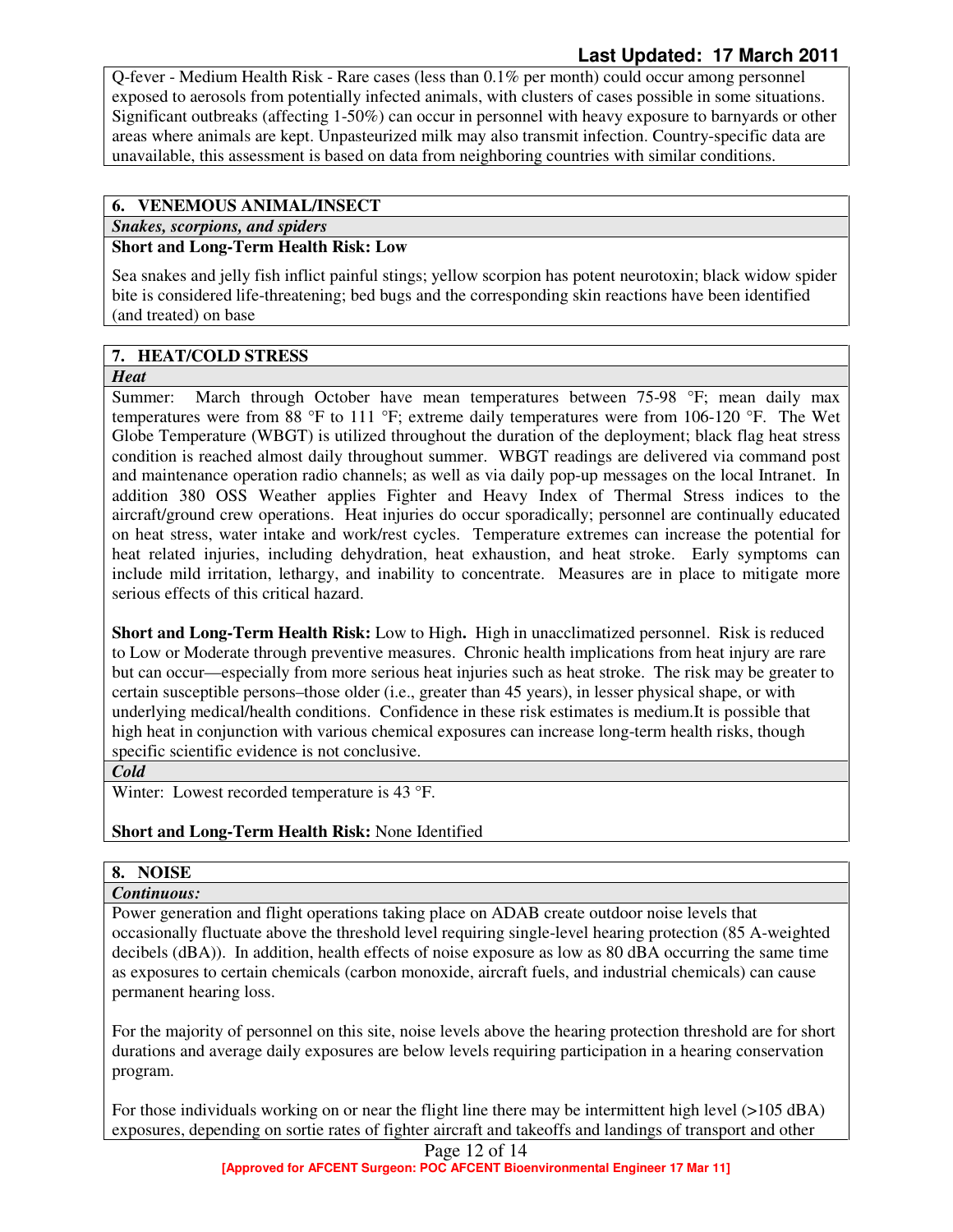aircraft. Individuals working or living near the flight line may also be exposed to low level 'nuisance' noise (< 85 dBA). Some flightline workers may require double hearing protection (ear plugs and ear muffs) when/where indicated. These continuous low level exposures may cause sleep loss, fatigue, increase stress levels and increased blood pressure. The health effects due to this 'nuisance' noise are undetermined at this time.

**Short- and Long-term health risks: Low** for the majority of personnel on this site. **Moderate** for individuals working on or near the flight line without proper hearing protection. Workplace-specific exposures are documented in DOEHRS.

### *Impulse:*

Impulse noise sources are limited to certain specialties (i.e. Security Forces, Explosive Ordinance Disposal, etc.). These workplace-specific exposures are documented in DOEHRS.

# **Short and Long-Term Health Risk:** Low *OVERALL RISKS, CONFIDENCE, CONTROLS, ADDITIONAL NOTES*

**Short and Long-Term Health Risk:** None Identified

# **9. OTHER UNIQUE OCCUPATIONAL HAZARDS**

# *Pesticide/Pest Control:*

Much of the pest control at this site consists of trapping and small area treatment for ants, spiders, rodents with baits, glue boxes, and pyrethroids. Larvicides are used for mosquito larval control. Some limited area residual pest control is performed to control mosquitoes in isolated locations. Personnel may have been incidentally exposed to very low levels of pesticide during pest control operations.

Following pesticides are used: Organophosphate, Abamectin B1, Methroprene, N-Ethyl Perfluoroctanesulfonamide (Sulfluramid), WASP Freeze (petroleum distillate, d-trans allethrin), Chase Zill Zone House and Garden (d-trans allethrin, resmethrin); Pesticide Bait: Altosid pellets (methropene) , Rodenticide (bromadioline), Starbar Quickstrike Fly Abatement Strip (Nithiazine).

# **Short and Long-Term Health Risk:** Low

# *Asbestos and Lead-Based Paint:*

No evidence of lead based paint is present. No specific exposure conditions of concern or health risks to personnel have been identified. Procedures have been established to mitigate potential exposures (i.e., reviewing work orders, checking suspected lead paint with lead check sticks).

Most facilities on ADAB have been constructed within the past 10 years. There is no suspected asbestos containing materials (ACM) with the Phantom Compound or Operations Town. Prior to demolition of US facilities in 2008, 380 ECES Environmental conducted ACM sampling in conjunction with BE. No samples contained ACM.

# **Short and Long-Term Health Risk:** Low

# **10.** *Waste Sites/Waste Disposal:*

Regulated hazardous medical waste (red-bagged) is collected and transported to an off-base Emirati hospital for disposal. Hazardous waste is collected in satellite accumulation points, turned in to 380 ECES/CEPV hazardous waste storage yard, and then disposed via contractor. Hazardous waste storage is generally limited to used petroleum, oil, and lubricant products, and small spill cleanup residue. Currently, proper handling, storage, and disposal of industrial waste generated on base are coordinated at the unit level with long term storage at the hazardous material/waste storage site.

Wastewater is directed into Host Nation sewage lines. Chemical latrines are pumped out by trucks and